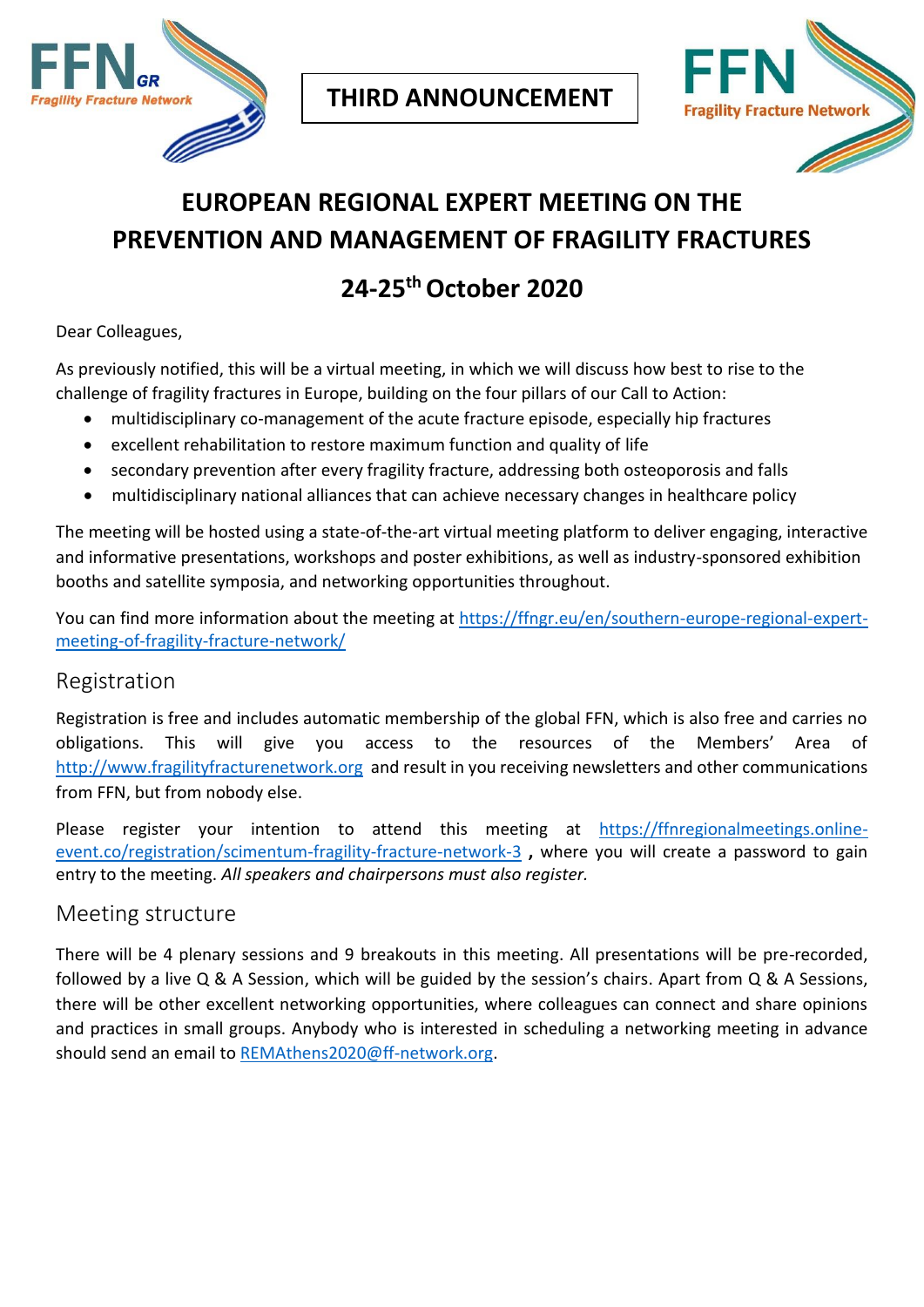### **EUROPEAN REGIONAL EXPERT MEETING ON THE PREVENTION AND MANAGEMENT OF FRAGILITY FRACTURES 24-25th October 2020**

#### **Programme**

| DAY 1, Oct 24 <sup>th</sup> , Morning      |                                                                                        |                                                                                   |                                          |
|--------------------------------------------|----------------------------------------------------------------------------------------|-----------------------------------------------------------------------------------|------------------------------------------|
|                                            | Opening Remarks (10:50 - 11:00)                                                        |                                                                                   |                                          |
| David Marsh, FFN Regionalisation Committee |                                                                                        |                                                                                   |                                          |
|                                            | <b>Elias Panagiotopoulos, President of FFN Greece</b>                                  |                                                                                   |                                          |
|                                            |                                                                                        | <b>Plenary Session I (11:00-12:00)</b>                                            |                                          |
|                                            |                                                                                        | Multidisciplinary management of the acute fracture episode-Pillar I               |                                          |
|                                            |                                                                                        | Chairs: Önder Aydingöz-Turkey and Carmelinda Ruggiero-Italy                       |                                          |
| 11:00                                      |                                                                                        | Orthogeriatrics                                                                   | Carmelinda Ruggiero,<br><b>FFN-Italy</b> |
| 11:15                                      |                                                                                        | Perioperative Care of the Geriatric Hip Fracture<br>Patient (Nurse's Perspective) | Karen Hertz, FFN-UK                      |
| 11:30                                      | Perioperative Care of the Geriatric Hip Fracture<br>Patient (Anaesthetist Perspective) |                                                                                   | <b>Stuart White, UK</b>                  |
| 11:45-12:00                                |                                                                                        | Q and A                                                                           |                                          |
|                                            |                                                                                        | <b>Breakouts-Pillar I</b>                                                         |                                          |
|                                            |                                                                                        | 12:15-13:15                                                                       |                                          |
|                                            | No 1. Peri-Operative Care                                                              | <b>No 2. Acute Management</b>                                                     | No 3. Advances in Fragility              |
|                                            |                                                                                        | in Covid-19 Pandemic                                                              | <b>Fracture Surgery</b>                  |
|                                            | <b>Chairs:</b>                                                                         | <b>Chairs:</b>                                                                    | <b>Chairs:</b>                           |
| Sofia Duque,                               |                                                                                        | Cristina Ojeda Thies,                                                             | Theo Tosounidis,                         |
| <b>Jean-Marc Feron</b>                     |                                                                                        | <b>Luca Pietrogrande</b>                                                          | <b>Anze Kristan</b>                      |
|                                            | 20 min Introductory Lecture                                                            | 20 min Introductory Lecture                                                       | 20 min Introductory Lecture              |
|                                            | When is specialist referral                                                            | <b>COVID + Geriatric Patient</b>                                                  | <b>Advances in Fragility Fracture</b>    |
|                                            | necessary?                                                                             | and Hip Fracture                                                                  | Surgery                                  |
|                                            | Sofia Duque, Portugal                                                                  | Cristina Ojeda Thies, Spain                                                       | Anze Kristan, Slovenia                   |
|                                            | Open Forum: 40 minutes                                                                 | Open Forum: 40 minutes                                                            | Open Forum: 40 minutes                   |
|                                            | George Karpetas,                                                                       | Luca Pietrogrande,                                                                | Leonid Farba,                            |
|                                            | Anaesthetist,                                                                          | Orthop Surgeon,                                                                   | Orthop Surgeon,                          |
| <b>FFN-Greece</b>                          |                                                                                        | <b>FFN-Italy</b>                                                                  | <b>Russia</b>                            |
| Maria Spiraki,<br>٠                        |                                                                                        | Kamil Eyvazov,                                                                    | Igor Kaftandziev,<br>$\bullet$           |
| Anaesthetist,                              |                                                                                        | Orthop Surgeon,                                                                   | Orthop Surgeon,                          |
| <b>FFN-Greece</b>                          |                                                                                        | Azerbaijan                                                                        | <b>North Macedonia</b>                   |
| Nicu Bajurea,                              |                                                                                        | Ian Moppett,                                                                      | <b>Athanasios Artan</b>                  |
| Orthop Surgeon,                            |                                                                                        | Anaesthetist,                                                                     | Bano,                                    |
| Moldova                                    |                                                                                        | <b>UK</b>                                                                         | Orthop Surgeon,                          |
|                                            |                                                                                        |                                                                                   | <b>Albania</b>                           |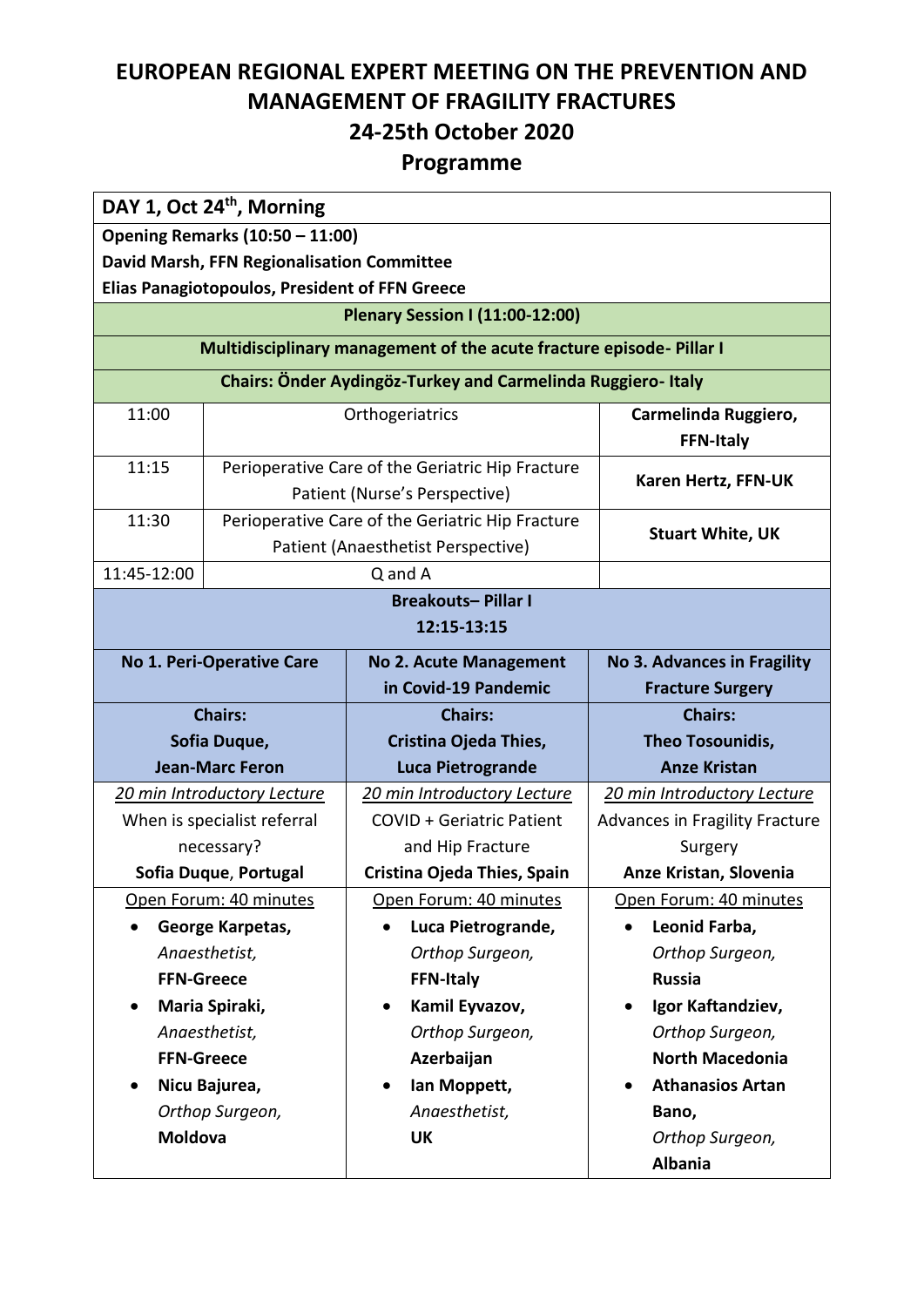| 13:30-14:30 | <b>EuGMS Symposium</b><br><b>Chair: Anette Hylen Ranhoff</b>                             |                               |  |
|-------------|------------------------------------------------------------------------------------------|-------------------------------|--|
| 13:30       | New international guidelines on falls<br>prevention                                      | <b>Hubert Blain, France</b>   |  |
| 13:45       | The current state of geriatric medicine in<br>SE Europe and our Global Europe Initiative | <b>Finbarr Martin, UK</b>     |  |
| 14:00       | Summary of the Fall-risk-increasing drugs<br>(FRID) Task and Finish group work           | <b>Gulistan Bahat, Turkey</b> |  |
| 14:15       | <b>Discussion</b>                                                                        |                               |  |

| <b>Plenary Session II (15:00 - 16:00)</b> |                     |                                                                 |                                     |  |
|-------------------------------------------|---------------------|-----------------------------------------------------------------|-------------------------------------|--|
|                                           |                     | <b>Rehabilitation following fragility fracture-Pillar II</b>    |                                     |  |
|                                           |                     | <b>Chairs: Peter Giannoudis-UK and Jay Magaziner-FFN Global</b> |                                     |  |
| 15:00                                     |                     | Functional Recovery After Hip Fracture:                         |                                     |  |
|                                           |                     | Implications for Rehabilitation                                 | <b>Jay Magaziner, FFN President</b> |  |
| 15:15                                     |                     | Can immediate mobilisation always be                            | <b>Peter Giannoudis, UK</b>         |  |
|                                           |                     | safely achieved?                                                |                                     |  |
| 15:30                                     |                     | Malnutrition in the Older Hip Fracture                          | Silvia Migliaccio, Italy            |  |
|                                           |                     | Patient                                                         |                                     |  |
| 15:45-16:00                               |                     | Q and A                                                         |                                     |  |
|                                           |                     | <b>Breakouts-Pillar II</b>                                      |                                     |  |
|                                           |                     | 16:15-17:15                                                     |                                     |  |
| No 4. Rehab After-care                    |                     | <b>No 5. Training &amp; Education</b>                           | No 6. Fracture Audit /              |  |
|                                           |                     |                                                                 | <b>Registry</b>                     |  |
| <b>Chairs:</b>                            |                     | <b>Chairs:</b>                                                  | <b>Chairs:</b>                      |  |
| Xanthi Michail,                           |                     | Paolo Falaschi,                                                 | <b>Finbarr Martin,</b>              |  |
| <b>Aydan Oral</b>                         |                     | <b>Andrea Marques</b>                                           | <b>Antony Johansen</b>              |  |
| 20 min Introductory Lecture               |                     | 20 min Introductory Lecture                                     | 20 min Introductory Lecture         |  |
| <b>Rehabilitation After-care</b>          |                     | <b>Educating Nurses</b>                                         | Hip Fracture Registry Project       |  |
| <b>Aydan Oral, Turkey</b>                 |                     | Eduarda Batista Di Lima,                                        | Antony Johansen, UK                 |  |
|                                           |                     | <b>FFN-Italy</b>                                                |                                     |  |
| Open Forum: 40 min                        |                     | Open Forum: 40 min                                              | Open Forum: 40 min                  |  |
|                                           | Gordana Devecerski, | Andrea Marques,                                                 | Tasos Nikolaidis,                   |  |
| Physiatrist,                              |                     | Nurse,                                                          | Orthop Surgeon,                     |  |
| <b>Serbia</b>                             |                     | Portugal                                                        | <b>UK</b>                           |  |
| Volodymyr Golyk,                          |                     | <b>Mohamed Salem,</b>                                           | Peter Schulz,                       |  |
| Physiatrist,                              |                     | Geriatrician,                                                   | Orthop Surgeon,                     |  |
| <b>Ukraine</b>                            |                     | <b>Malta</b>                                                    | Germany                             |  |
| Maya Racic,                               |                     | Maria Panourgia,                                                | Cristina Ojeda Thies,               |  |
| General Practitioner,                     |                     | Geriatrician,                                                   | Orthop Surgeon,                     |  |
| Bosnia-Herzegovina                        |                     | <b>UK</b>                                                       | <b>Spain</b>                        |  |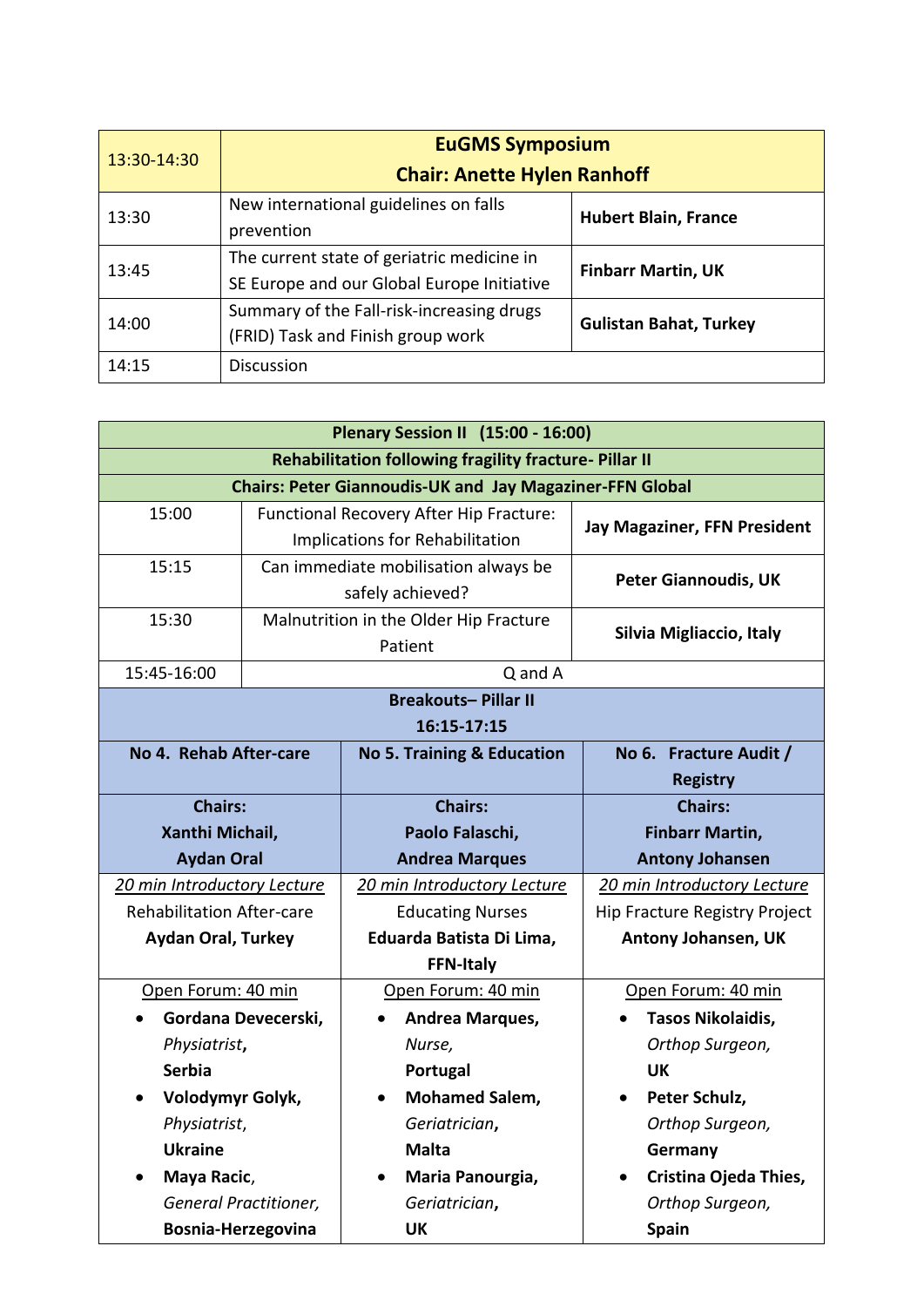**Please note that daylight-saving time finishes between 24th and 25th October.**

**Day 2 times, as printed below, are therefore CET, not CEST - ie one hour earlier.**

| DAY 2, Oct 25 <sup>th</sup> , Morning |                       |                                                                      |                              |                             |
|---------------------------------------|-----------------------|----------------------------------------------------------------------|------------------------------|-----------------------------|
|                                       |                       | Welcome to Day 2 and Recap of Day $1(09:50 - 10:00)$                 |                              |                             |
|                                       |                       | David Marsh, FFN Regionalisation Committee                           |                              |                             |
|                                       |                       | <b>Elias Panagiotopoulos, President of FFN Greece</b>                |                              |                             |
|                                       |                       | Plenary Session III (10:00 - 11:00)                                  |                              |                             |
|                                       |                       | <b>Secondary Prevention following Fragility Fracture- Pillar III</b> |                              |                             |
|                                       |                       | <b>Chairs: Kassim Javaid-UK and Polyzois Makras-Greece</b>           |                              |                             |
| 10:00                                 |                       | Key Performance indicators for effective                             |                              | Kassim Javaid, UK           |
|                                       |                       | secondary fracture prevention                                        |                              |                             |
| 10:15                                 |                       | Falls prevention following fragility fracture                        |                              | <b>Hubert Blain, France</b> |
| 10:30                                 |                       | Enhancing adherence to Osteoporosis                                  |                              | Polyzois Makras,            |
|                                       |                       | Treatment                                                            |                              | <b>Greece</b>               |
| 10:45-11:00                           |                       | Q and A                                                              |                              |                             |
|                                       |                       | <b>Breakouts-Pillar III</b>                                          |                              |                             |
|                                       |                       | $11:15 - 12:15$                                                      |                              |                             |
| <b>No 7. Seamless Integration</b>     |                       | <b>No 8. Secondary Prevention</b>                                    |                              | No 9. Falls and Frailty     |
| to Community Care                     |                       |                                                                      |                              |                             |
| <b>Chairs:</b>                        |                       | <b>Chairs:</b>                                                       | <b>Chairs:</b>               |                             |
| <b>Christos Lionis,</b>               |                       | Andrea Marques,                                                      | <b>Tahir Masud,</b>          |                             |
| <b>Radost Assenova</b>                |                       | <b>Andy Gray</b>                                                     | <b>Eleftheria Antoniadou</b> |                             |
| 20 min Introductory Lecture           |                       | 20 min Introductory Lecture                                          |                              | 20 min Introductory Lecture |
| <b>Integration into Community</b>     |                       | Training fracture prevention                                         |                              | Fear of Falling             |
| Care                                  |                       | practitioners                                                        |                              |                             |
| <b>Christos Lionis, FFN-Greece</b>    |                       | <b>Andrea Marques, Portugal</b>                                      |                              | <b>Tahir Masud, UK</b>      |
| Open Forum - 40 min                   |                       | Open Forum - 40 min                                                  |                              | Open Forum - 40 min         |
|                                       | Radost Assenova,      | Andy Gray,                                                           |                              | E. Antoniadou,              |
|                                       | General Practitioner, | Orthop Surgeon,                                                      |                              | Physiatrist,                |
| <b>Bulgaria</b>                       |                       | UK                                                                   |                              | <b>FFN-Greece</b>           |
| Sandra Alexiu,<br>$\bullet$           |                       | Tanja Pekez,<br>$\bullet$                                            |                              | Julie Whitney,              |
| General Practitioner,                 |                       | General Practitioner,                                                |                              | Physiotherapist,            |
| Romania                               |                       | Croatia                                                              |                              | <b>UK</b>                   |
| <b>Patrocinio Ariza</b>               |                       | Olga Lesnyak,<br>$\bullet$                                           |                              | <b>Morten Tange</b>         |
| Vega,                                 |                       | Family Physician,                                                    |                              | Kristensen,                 |
| Physiotherapist,                      |                       | <b>Russia</b>                                                        |                              | Physiotherapist,            |
| <b>Spain</b>                          |                       |                                                                      |                              | <b>Denmark</b>              |
|                                       |                       |                                                                      |                              |                             |